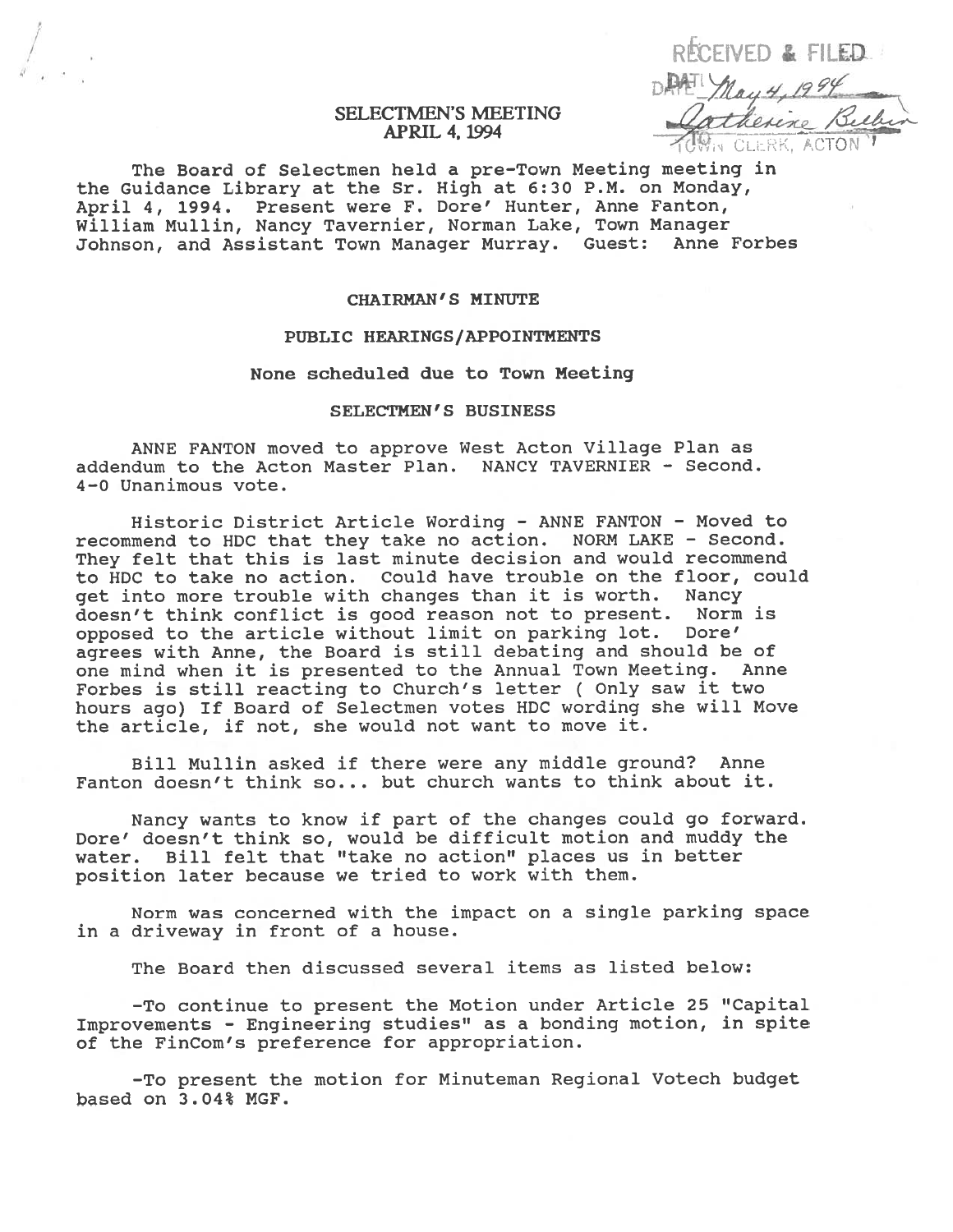-To move \$77K as amount into Municipal Stabilization Fund.

-To move "take no action" on HOC Article.

Staff advised the Board that there was no new information regarding Teacher's Early Retirement incentive since the weekend packet. <sup>A</sup> conference call has been scheduled for Tuesday with the School staff and Teacher's Retirement Board.

#### CONSENT CALENDAR

No Items for Consent Calendar

# TOWN MANAGER'S CONCERNS

None

The Board adjourned into Town Meeting at 7:30 P.M.

Savelini

Date

DON P. JOHNSON Recording Secty, Pro Temp.